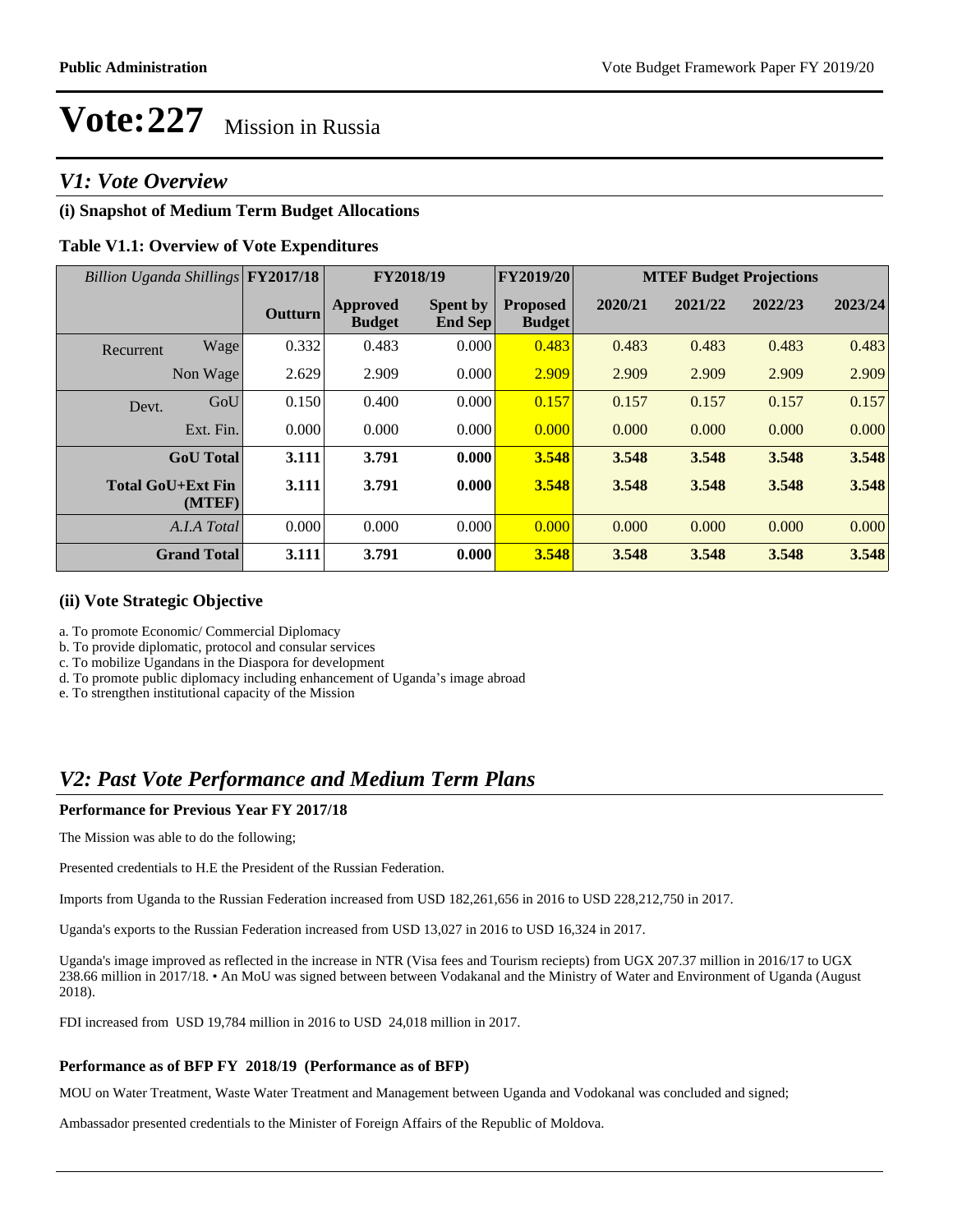# **Vote:227** Mission in Russia

#### **FY 2019/20 Planned Outputs**

The Mission plans to achieve the following:

Increase in Uganda's exports to the countries of accreditation

Increase in FDI from the countries of accreditation to Uganda.

Increase in tourism receipts.

Enhance Uganda's image abroad.

#### **Medium Term Plans**

Improve commercial diplomacy

With increased resources, acquisition of chancery and official residence as strategic assets.

#### **Efficiency of Vote Budget Allocations**

The Mission allocates funds mostly to fixed cost items in order to avoid arrears.

#### **Vote Investment Plans**

The key capital expenditure will be furnishing

#### **Major Expenditure Allocations in the Vote for FY 2019/20**

Rent is the biggest cost driver of the Mission.

#### **V3: PROGRAMME OUTCOMES, OUTCOME INDICATORS AND PROPOSED BUDGET ALLOCATION**

#### **Table V3.1: Programme Outcome and Outcome Indicators**

| <b>Vote Controller:</b>                                        |                                                                                                                                                                                                                                                                                                                                                                                                                                                                                                                  |                          |                          |                  |                 |                          |                          |                          |  |  |
|----------------------------------------------------------------|------------------------------------------------------------------------------------------------------------------------------------------------------------------------------------------------------------------------------------------------------------------------------------------------------------------------------------------------------------------------------------------------------------------------------------------------------------------------------------------------------------------|--------------------------|--------------------------|------------------|-----------------|--------------------------|--------------------------|--------------------------|--|--|
| <b>Programme:</b>                                              | <b>52 Overseas Mission Services</b>                                                                                                                                                                                                                                                                                                                                                                                                                                                                              |                          |                          |                  |                 |                          |                          |                          |  |  |
| <b>Programme Objective:</b><br><b>Responsible Officer:</b>     | The Mission aims to: Promote Economic / Commercial Diplomacy for increased foreign exchange<br>earnings and youth employment; Provide Diplomatic, Protocol and Consular Services; Promote public<br>diplomacy including enhancement of Uganda's image in the countries of accreditation; Mobilize<br>Ugandans in the Diaspora for national development; Lobby for scholarships and attract technological<br>transfer; and, Strengthen Institutional Capacity of the Mission.<br>SUSAN OKODI - Accounting Officer |                          |                          |                  |                 |                          |                          |                          |  |  |
| <b>Programme Outcome:</b>                                      | Enhanced national security development, the country's image abroad and well being of Ugandans                                                                                                                                                                                                                                                                                                                                                                                                                    |                          |                          |                  |                 |                          |                          |                          |  |  |
| <b>Sector Outcomes contributed to by the Programme Outcome</b> |                                                                                                                                                                                                                                                                                                                                                                                                                                                                                                                  |                          |                          |                  |                 |                          |                          |                          |  |  |
| 1. Improved regional and International Relations               |                                                                                                                                                                                                                                                                                                                                                                                                                                                                                                                  |                          |                          |                  |                 |                          |                          |                          |  |  |
|                                                                | <b>Performance Targets</b>                                                                                                                                                                                                                                                                                                                                                                                                                                                                                       |                          |                          |                  |                 |                          |                          |                          |  |  |
| <b>Programme Performance Indicators (Output)</b>               |                                                                                                                                                                                                                                                                                                                                                                                                                                                                                                                  | 2017/18<br><b>Actual</b> | 2018/19<br><b>Target</b> | <b>Base year</b> | <b>Baseline</b> | 2019/20<br><b>Target</b> | 2020/21<br><b>Target</b> | 2021/22<br><b>Target</b> |  |  |
| • Number of cooperation frameworks negotiated<br>and concluded |                                                                                                                                                                                                                                                                                                                                                                                                                                                                                                                  | $\mathfrak{2}$           |                          |                  |                 | $\overline{2}$           | $\mathfrak{D}$           | 2                        |  |  |
| • Percentage change of foreign exchange<br>inflows             |                                                                                                                                                                                                                                                                                                                                                                                                                                                                                                                  | 5%                       |                          |                  |                 | 5%                       | 5%                       | 5%                       |  |  |
| • Rating of Uganda's image abroad                              |                                                                                                                                                                                                                                                                                                                                                                                                                                                                                                                  | Good                     |                          |                  |                 | Good                     | Good                     | Good                     |  |  |

### **Table V3.2: Past Expenditure Outturns and Medium Term Projections by Programme**